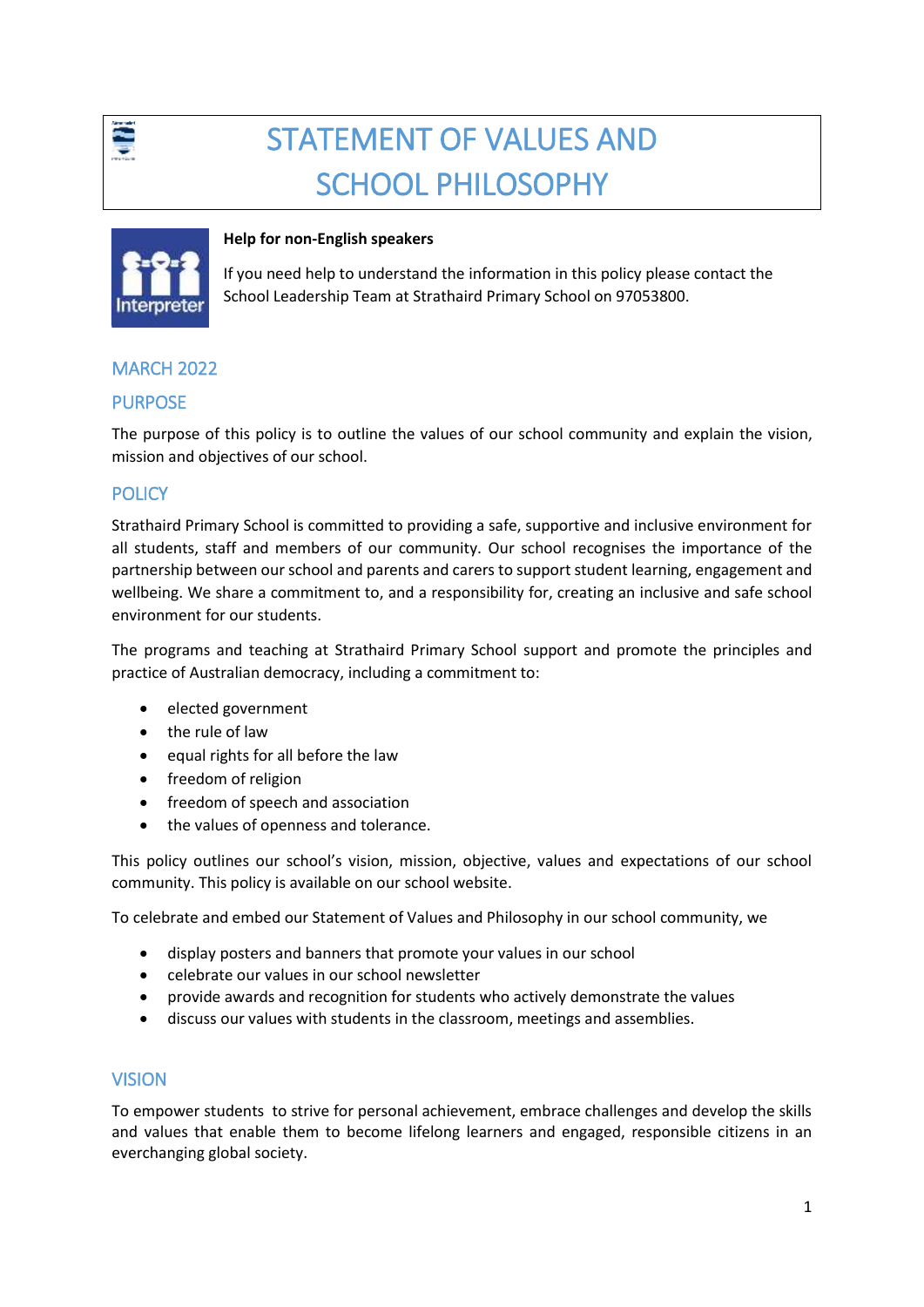#### **MISSION**

Strathaird Primary School's mission is *to* provide students with the best possible foundation in life through a well-rounded education.

#### **OBJECTIVE**

Strathaird Primary School's objective is to ensure all students leave our school with a practical understanding of the curriculum.

#### VALUES

Strathaird Primary School's values are *, Wisdom, Respect, Self-Esteem and Happiness.*

*We respect ourselves, our school and each another, and understand that our attitudes and behaviours have an impact on the people around us.* 

*We exercise self-esteem by affirming our own worth.*

*We exercise Wisdom by not being afraid to try new things which helps to make us grow.*

*We strive for happiness in self and others.* 

#### BEHAVIOURAL EXPECTATIONS

Strathaird Primary School acknowledges that the behaviour of staff, parents, carers and students has an impact on our school community and culture. We acknowledge a shared responsibility to create a positive learning environment for the children and young people at our school.

As principals and school leaders, we will:

- model positive behaviour and effective leadership
- communicate politely and respectfully with all members of the school community
- work collaboratively to create a school environment where respectful and safe behaviour is expected of everyone
- behave in a manner consistent with the standards of our profession and meet core responsibilities to provide safe and inclusive environments
- plan, implement and review our work to ensure the care, safety, security and general wellbeing of all students at school
- identify and support students who are or may be at risk
- do our best to ensure every child achieves their personal and learning potential
- work with parents to understand their child's needs and, where necessary, adapt the learning environment accordingly
- respond appropriately when safe and inclusive behaviour is not demonstrated and implement appropriate interventions and sanctions when required
- inform parents of the school's communication and complaints procedures
- ask any person who is acting in an offensive, intimidating or otherwise inappropriate way to leave the school grounds.

As teachers and non-teaching school staff, we will:

- model positive behaviour to students consistent with the standards of our profession
- communicate politely and respectfully with all members of the school community
- proactively engage with parents about student outcomes
- work with parents to understand the needs of each student and, where necessary, adapt the learning environment accordingly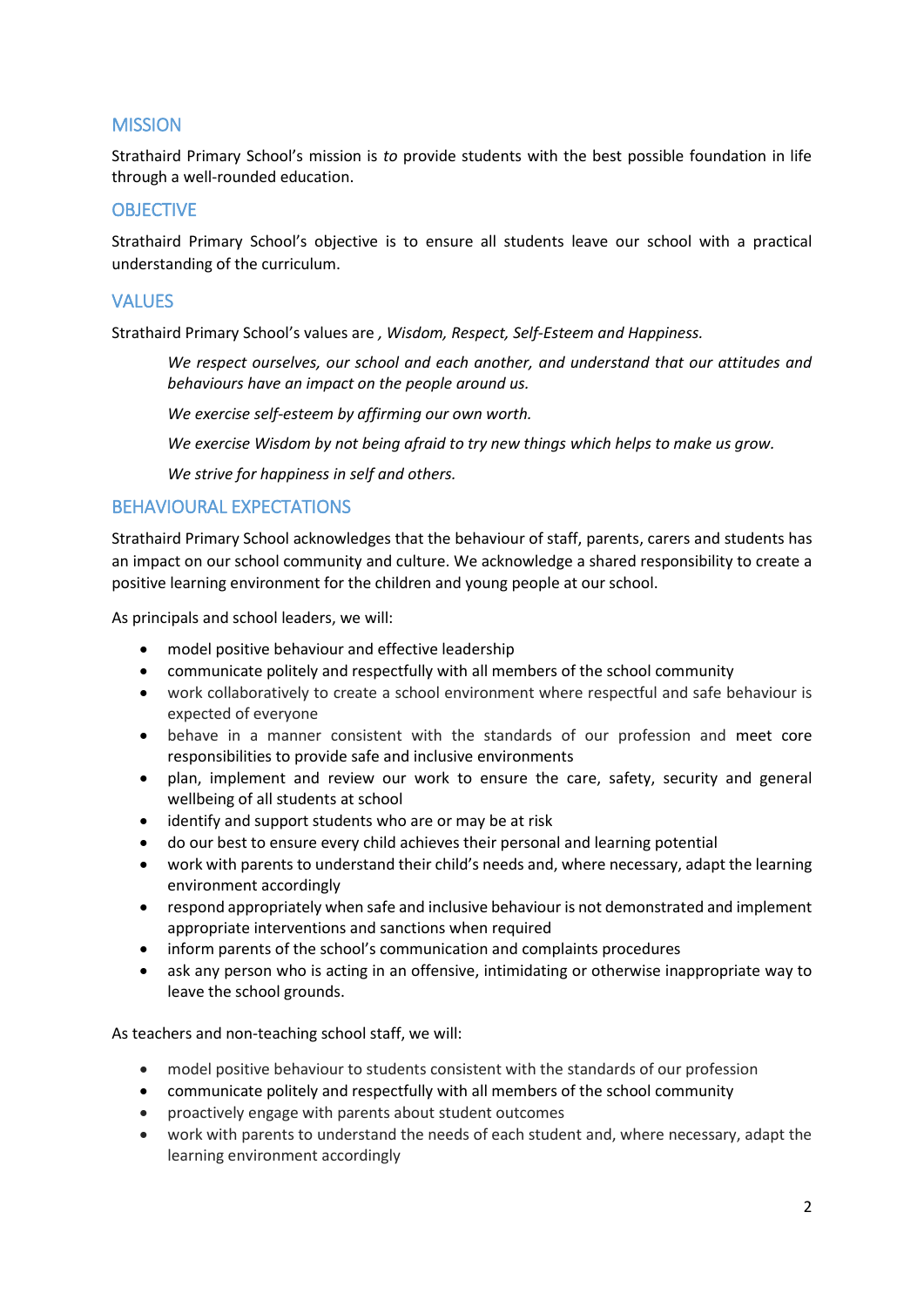- work collaboratively with parents to improve learning and wellbeing outcomes for students with additional needs
- communicate with the principal and school leaders in the event we anticipate or face any tension or challenging behaviours from parents
- treat all members of the school community with respect.

As parents and carers, we will:

- model positive behaviour to our child
- communicate politely and respectfully with all members of the school community
- ensure our child attends school on time, every day the school is open for instruction
- take an interest in our child's school and learning
- work with the school to achieve the best outcomes for our child
- communicate constructively with the school and use expected processes and protocols when raising concerns
- support school staff to maintain a safe learning environment for all students
- follow the school's processes for communication with staff and making complaints
- treat all school leaders, staff, students, and other members of the school community with respect.

#### As students, we will:

- model positive behaviour to other students
- communicate politely and respectfully with all members of the school community.
- comply with and model school values
- behave in a safe and responsible manner
- respect ourselves, other members of the school community and the school environment.
- actively participate in school
- not disrupt the learning of others and make the most of our educational opportunities.

As community members, we will:

- model positive behaviour to the school community
- treat other members of the school community with respect
- support school staff to maintain a safe and inclusive learning environment for all students
- utilise the school's processes for communication with staff and submitting complaints.

#### UNREASONABLE BEHAVIOURS

Schools are not public places, and the Principal has the right to permit or deny entry to school grounds (for more information, see our *Visitors Policy*).

Unreasonable behaviour that is demonstrated by school staff, parents, carers, students or members of our school community will not be tolerated at school, or during school activities.

Unreasonable behaviour includes:

- speaking or behaving in a rude, manipulative, aggressive or threatening way, either in person, via electronic communication or social media, or over the telephone
- the use or threat of violence of any kind, including physically intimidating behaviour such as aggressive hand gestures or invading another person's personal space
- sending demanding, rude, confronting or threatening letters, emails or text messages